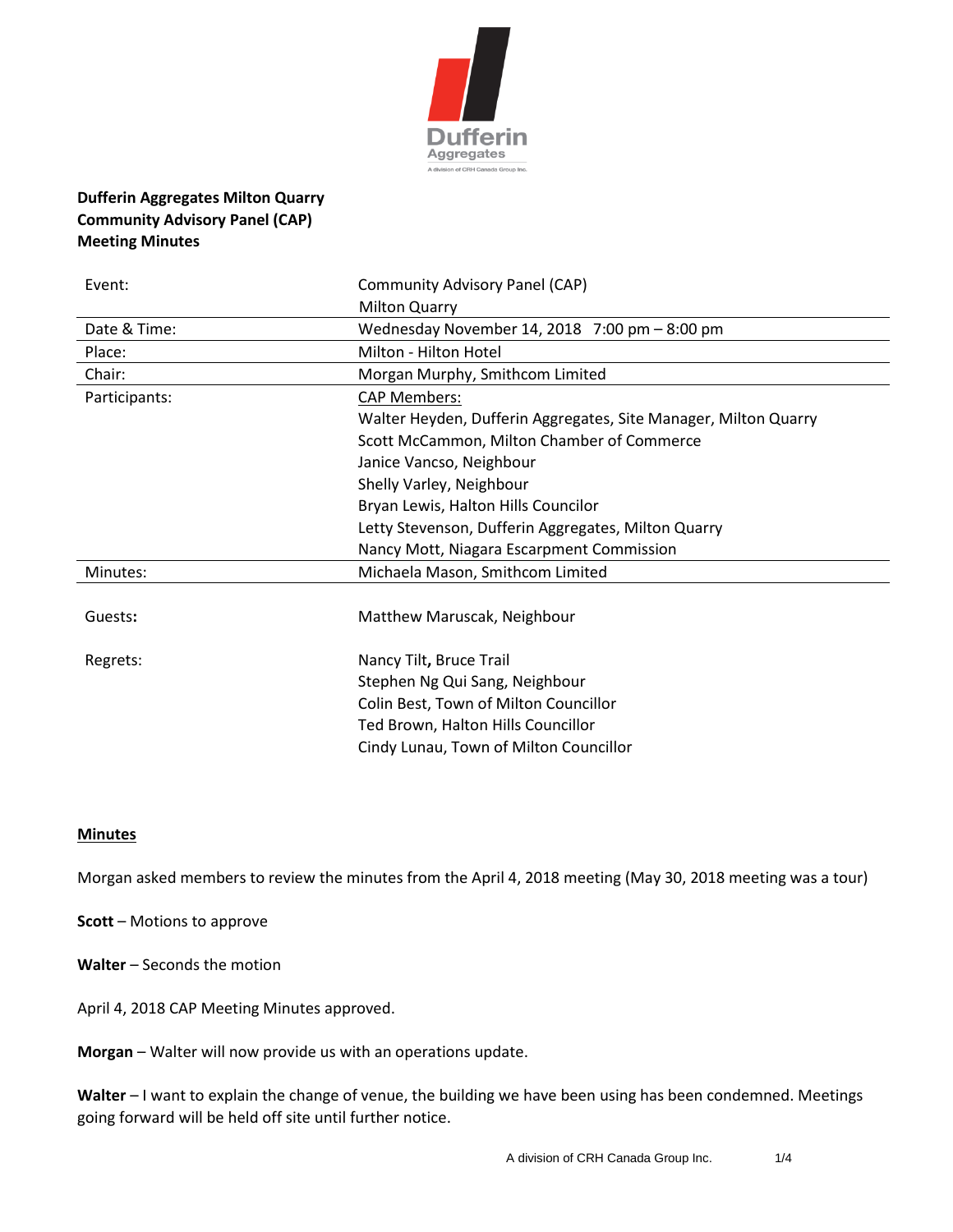## **Milton Quarry 2018 Operations Update**

Walter presents an operations update to CAP members.

## 2018 Site Overview

- Overburden noise berm (west cell) has been completely removed
- In 2019 minimal blasting on the floor
- The east cell is the primary area where the removal of the overburden will be taken

### Areas of Extraction

### North Quarry

- All of the reserves in the walls have been extracted
- Taking rock from the floor

#### West Cell

- Extraction from the floor January and February
- A few blasts left; should be completed by end of 2018

#### East Cell

- Majority of extraction took place this year
- Top and bottom bench has been taken

#### Production/Shipping

- Production shut down expected by the end of November
- 3.5 million tonnes this year January 2018 to end of November 2018
- Shipping continues: 5:30am to 5:00pm Monday and Friday and Saturday based on customer demand

#### DFA in the Community

- Various earth day events
	- o Tree planting April 28
	- o Creation of pollinator plots
- Well attended open doors/open house event May 25
- Darling Home for Kids
	- o Trail repairs September 26
	- o Pond repairs August 23
- Supported Brookville school create an outdoor classroom, stone donation
- Sponsoring local minor league sports
- Send kids to camp with Town of Milton
- United Way Mayors golf tournament
- School tours for grade 4, 9 and university
- Grade 9 "Take your kids to work day"

**Janice** – When is everything going to be finished?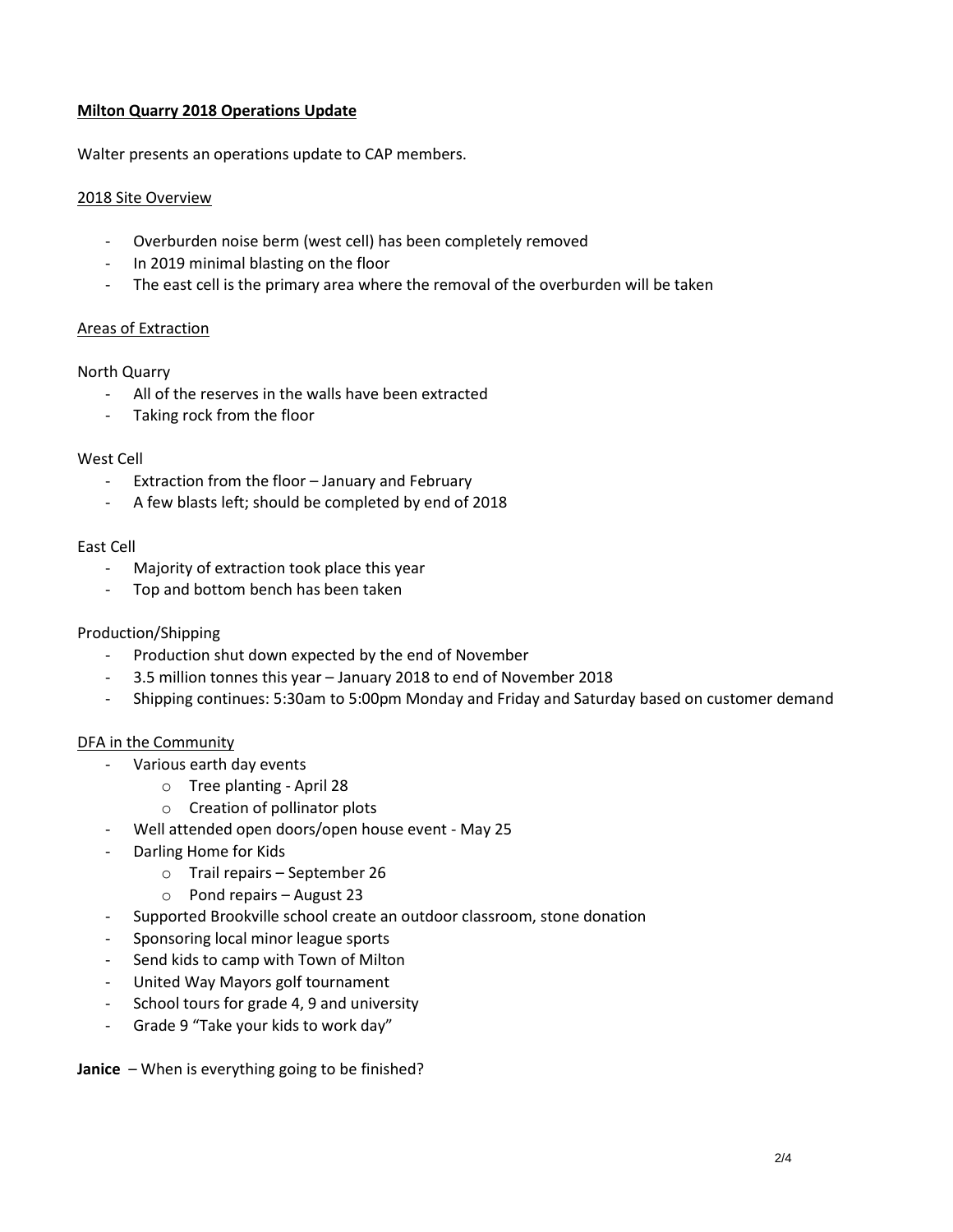**Walter** – 6 to 8 years but depends on volume. Then a few years of clean up/ rehabilitation and taking down the structures. The license will be surrendered from the MNRF and then the land gets turned over to Conservation Hilton.

**Matthew (Guest)** – Which sections are you doing the most work in?

Walter – We are currently working mostly in the east cell.

**Matthew** – Do you know when we get major blasts if they are top bench or bottom bench?

**Walter** – I'd have to go back to the readings, but usually we don't notice a significant difference of blast readings between the top and bottom bench.

**Matthew** – Thanks for providing your readings, based on what I have seen, anything that is major in our house comes from the east bench?

**Walter** –We are doing more activity in this cell (east) as it was opened up only 3 years ago **Matthew** – Are the blasts are getting closer to my house?

**Walter** – Your home is not directly across but yes they will be getting closer over time.

**Matthew** – What is that in terms of distance?

**Walter** – 300 meters closer to your home but still more than a kilometer away.

**Matthew** – So it won't be that different from what we are currently experiencing?

**Walter** – No, it should not significantly increase.

5 Side Road Metrolinx Update

- Relatively new Go Bus Terminal
- Concern raised by Metrolinx about the trucks idling; the trucks are blocking the Go Buses visibility and access to leave
- Security team in place that checks to make sure trucks are obeying town laws around parking, especially early in the morning.
- DFA has audited their own security team; continue to monitor
- Metrolinx is to call the police if they think safety is compromised

Morgan requests a motion to move in-camera for the CAP Member Review.

- Guest leaves the room
- Scott motions to enter in-camera review

In-camera review completed.

Letty motions to exit in-camera review